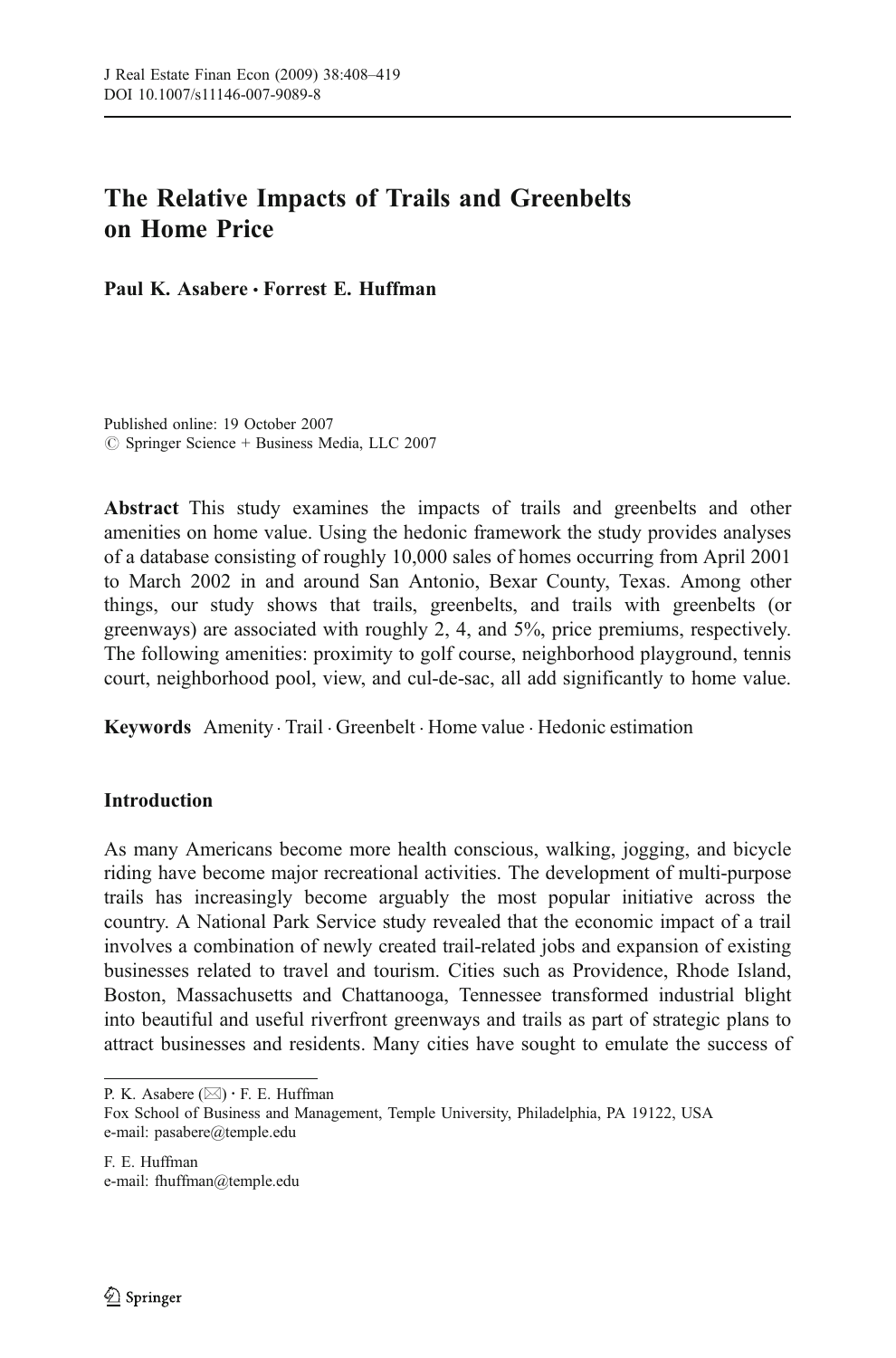the San Antonio River walk in Texas, the anchor of the city's tourism economy by virtue of its links to popular stores, restaurants, and other destinations.<sup>1</sup>

Proponents of trails maintain that trails improve quality of life. They argue that trails make our communities more livable; improve the economy through tourism and civic improvement; preserve and restore open space and greenbelts, and most importantly, provide opportunities for physical activity to improve fitness and mental health. Many studies demonstrate a direct link between multi-purpose trails and changes in physical activity within nearby communities (see for example, Evenson et al. [2005](#page-11-0)).

The cost-benefit analysis of physical activity using bike/pedestrian trails has been well documented in the health literature. For example, a recent cost-benefit analysis of bike/pedestrian trails in Lincoln, Nebraska showed that the per capita annual cost of using the trails was \$209.28 (\$59.28 construction and maintenance, \$150 of equipment and travel). The per capita annual direct medical benefit of using the trails was \$564.41. The benefit-cost ratio was 2.94, which means that every \$1 investment in trails for physical activity led to \$2.94 in direct medical benefit. The normative implication of the study was that building trails is cost beneficial from a public health perspective (Wang et al. [2005](#page-11-0)). Trails and greenbelts (or greenways) also increase the natural beauty of communities. They have been shown to bolster property values and make adjacent properties easier to sell. Perhaps the most famous example is the impacts of New York City's Central Park. Within 15 years of its completion, property values doubled and the city raised millions of dollars through property taxes.<sup>2</sup>

Trail opponents, on the other hand, raise the issue of potential adverse impacts of neighborhood trails on home values. They argue that the negative factors associated with trails such as pedestrian traffic, crime, noise, dogs, litter, uncontrolled trespassing, and loss of privacy, would depress home values.

However, recent studies show that homeowner attitudes towards neighborhood trails are in favor of trails. For example, a recent study on homes sales in the seven Massachusetts towns through which the Minuteman Bikeway and Nashua River Rail Trail Run, analyzed statistics on listing and selling prices and on "days on the market". The analysis shows that homes near these rail trails sold at 99.3% of the listing price as compared to 98.1% of the listing price for other homes sold in these towns and that these homes sold in an average of 29.3 days as compared to 50.4 days for other homes. These results are similar to those for other rail trails that show that homes near rail trails are more desirable. The implication of the study is that the effect of a trail on the neighboring property is beneficial rather than detrimental, and that trails are considered an amenity.

The emergence of trails as an amenity was also apparent in an April, 2002 survey of 2,000 recent home buyers, co-sponsored by the National Association of Home Builders and the National Association of Realtors. The survey showed the "importance of community amenities," and trails came in second only to highway

<sup>&</sup>lt;sup>1</sup> See for example, "The Impact of Trails, A Study of Users and Nearby Property Owners from Three Trails", National Park Service, Rivers, Trails, and Conservation Assistance Program, 1992.

<sup>&</sup>lt;sup>2</sup> See Neighborhood Open Space Coalition, Urban Open Space: An Investment that Pays, New York City, 1990.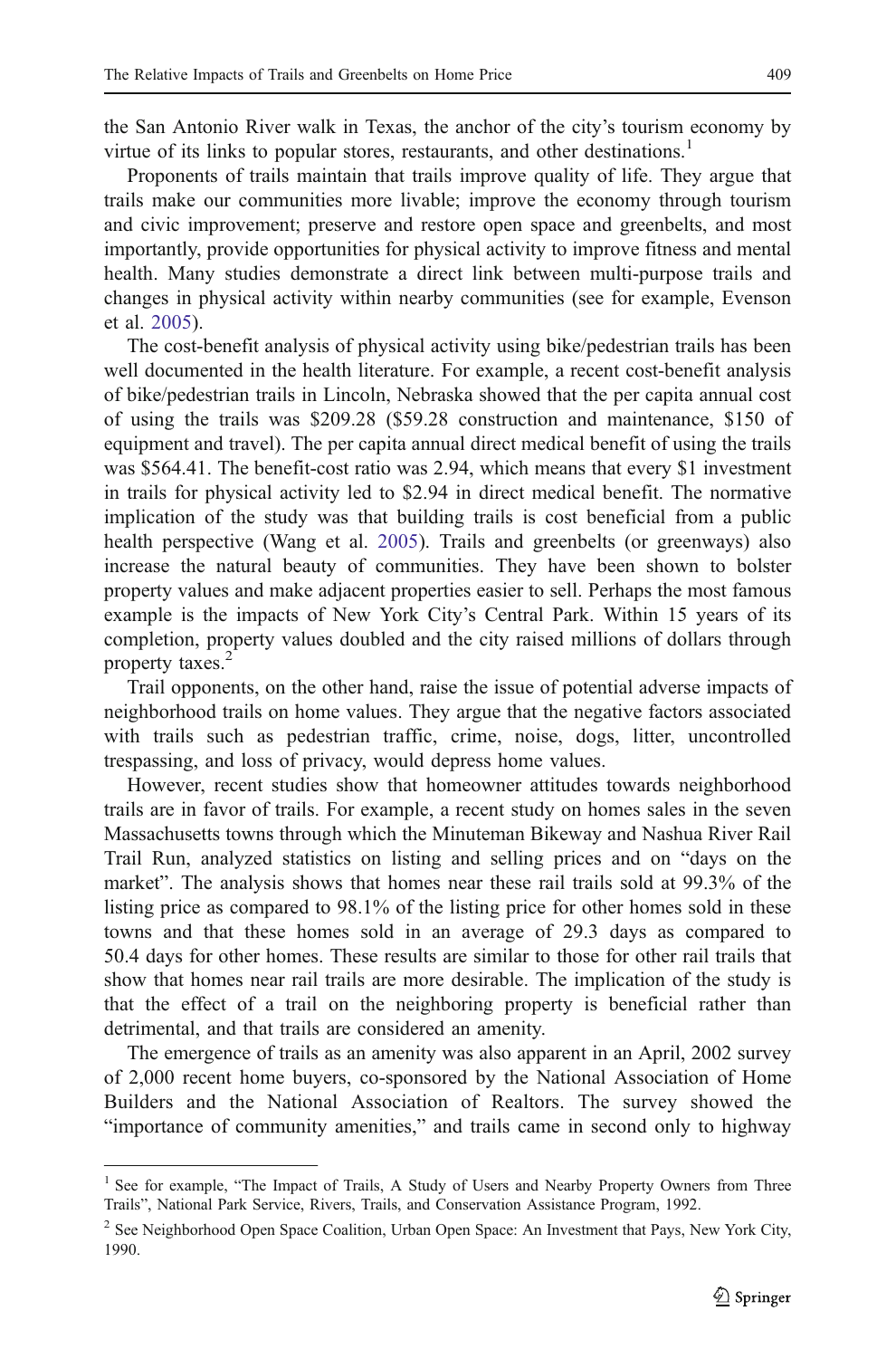access. Those surveyed could check any number of the 18 amenities. Thirty six percent picked walking, jogging or biking trails as either "important" or "very important." Sidewalks, parks, and playgrounds ranked next in importance. Ranking much lower were other recreational amenities like ball fields, golf courses, and tennis courts (NAHB Survey [2002](#page-11-0)).

Despite the emergence of trail as an important recreational amenity, hedonic research on the potential impacts trails on home value is rather scanty. There is no consensus at all as to whether trail actually creates value or detracts from value. The principal objective of this study is to contribute to the emergent literature on trails and home values. This study also measures the impacts of other relevant neighborhood amenities including: greenbelts; golf courses; neighborhood tennis courts; neighborhood playgrounds; neighborhood swimming pools while holding conventional variables like property characteristics, view, cul-de-sac and corner locations, school districts, and time-of-sale constant.

Using a database of nearly 10,000 homes sales in the San Antonio, Texas area, we perform hedonic analyses that indicate that homes in neighborhoods with trails<sup>3</sup> attract prices that are roughly 2% higher than homes without neighborhood trails. Among other things, we examine also the potential interaction effects of the two related amenities of trails, greenbelts, using an interaction term that combined trail and greenbelt<sup>4</sup>. Using the interaction term to isolate the partial effects of trails with greenbelts, we find that trails add roughly 2% to value, while greenbelts add about 4% to value. The interaction term indicates that trails with greenbelts (or greenways) contribute roughly 5%, all else considered. All the other amenities included in the study produced positive impacts on home value as expected. Section II, presents previous research on amenities (or disamenities) with special reference to trails, greenbelts, and trails associated with greenbelts.

#### Previous Research and Study Framework

The primary importance of a variety of amenities in determining property values is well-established in urban economics literature (Diamond [1980](#page-11-0)). Notable examples of specific amenities (or disamenities) studied include (but not limited to) the following: schools (Jud and Watts [1981,](#page-11-0) Brasington [1999](#page-10-0)), hazardous wastes (Michaels and Smith [1990](#page-11-0)), proximity to airport (McMillen [2004](#page-11-0) ), school quality (Black [1999\)](#page-10-0); Bogart and Cromwell ([2000\)](#page-10-0); Downes and Zabel [\(2002](#page-11-0)), rail access (Gibbons and Machin [2005](#page-11-0)), wetlands (Mahan et al. [2000](#page-11-0)), cul-de-sacs (Asabere

<sup>&</sup>lt;sup>3</sup> Trails are paths used for walking, jogging, bicycling, horseback riding, and other forms of recreation or transportation. Greenbelts are corridors of protected open space managed for conservation or recreation purposes. Some greenbelts include trails (these are typically known as greenways), while others do not. Greenways often follow natural land or water features, and link nature reserves, parks, cultural features, and historic sites with each other and with populated areas. Greenways can be publicly or privately owned, and some are the result of public/private partnerships.

<sup>4</sup> Our database contains information on trails and greenbelts. The interaction term (Trail x Gbelt) is used to isolate observations that are associated with both trail and greenbelt. An assumption made here is that if a home is near or abutting a trail and greenbelt, simultaneously, the greenbelt must be serving as a border or buffer for the trail thus forming what is popularly referred to as a greenway.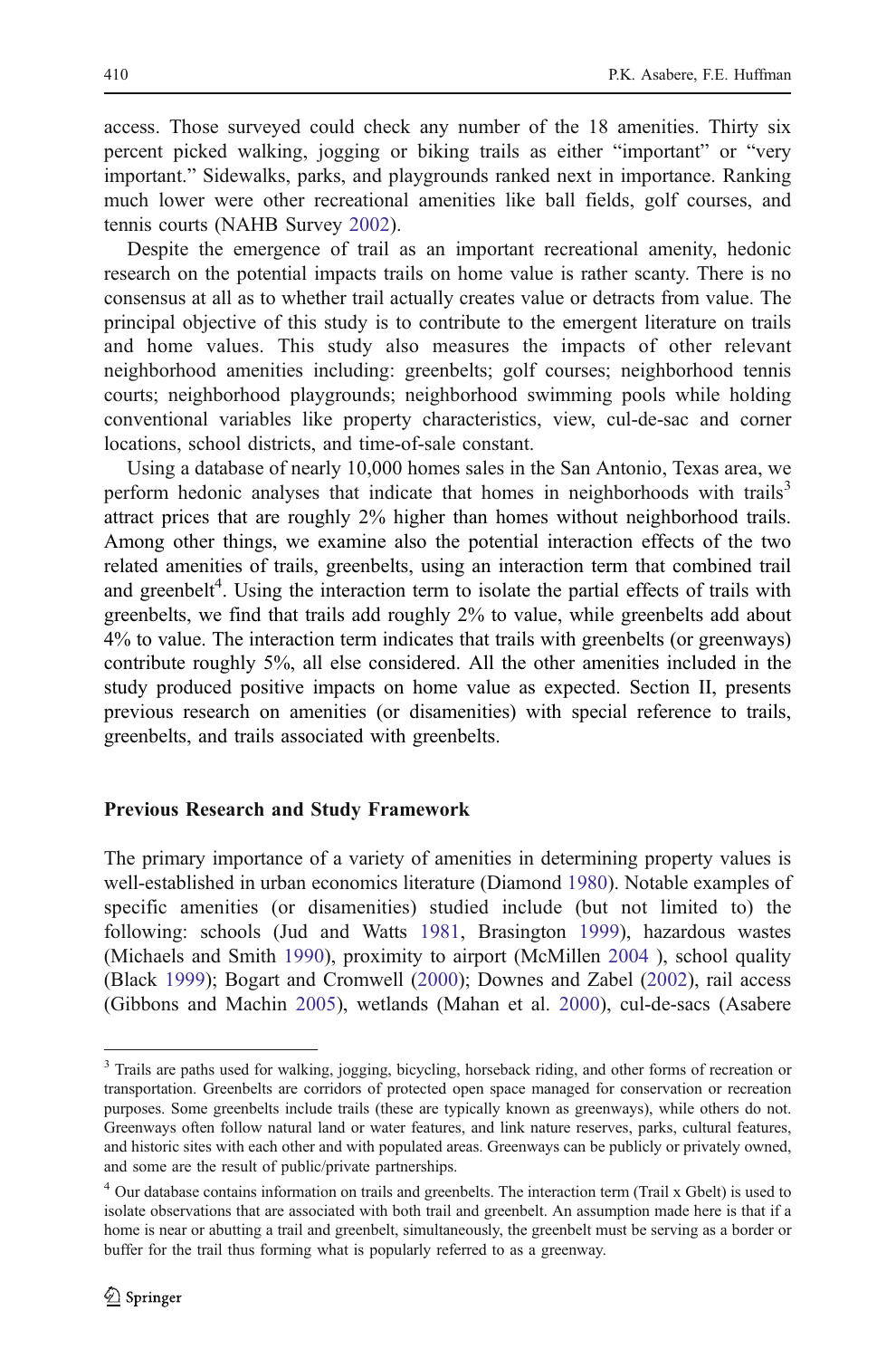<span id="page-3-0"></span>[1990](#page-10-0)), golf courses (Do and Grudnitski [1995](#page-11-0); Asabere and Huffman [1996\)](#page-10-0), brownfields (Kaufman and Cloutier [2006\)](#page-11-0), view (Rodriquez and Sirmans [1994;](#page-11-0) Benson et al. [1998\)](#page-10-0), open space and neighborhood parks (Bolitzer and Netusil [2000;](#page-10-0) Luttik [2000;](#page-11-0) Smith et al. [2002;](#page-11-0) Irwin [2002;](#page-11-0) Earnhart [2006](#page-11-0)), and urban forest amenity (Yrvainen and Miettinen [2000\)](#page-11-0).

Our study contributes primarily to the emergent literature on publicly provided neighborhood amenities. Specifically, we examine the relationships between trails, greenbelts, and home values. While the empirical evidence on trails, per se, is rather scanty and with mixed results, the evidence on greenbelts has been generally positive. Examples of some recent hedonic studies on trails, greenbelts, and trails associated with greenbelts are reviewed below:

Krizek [\(2006\)](#page-11-0) examine both on-road bicycle lanes and off-road (multi-purpose paths including rail trails) in the twin cities area using hedonic analyses. The author finds that proximity to off-road facilities in urban areas increases property values while the opposite appears to be the case in suburban areas. The author suggests that the results for suburban trails may be influenced by other phenomena. In particular, he suggests that negative effects of trails in suburban areas may be the legacy effect of the reduced value of residential property near active railroads in his study area.

Lindsey et al. ([2004\)](#page-11-0) uses a hedonic pricing model to examine the potential impacts of greenbelts on property values in Indianapolis. They find that proximity to greenbelts generally has positive, statistically significant effects on property values and that, when summed across the city, these effects may be in millions of dollars. They then show, however, that when particular greenways are separated out, some greenbelts do not appear to have significant effects on property values. They conclude that while some greenways clearly enhanced property values others may have had no effects.

Correll et al. [\(1978](#page-10-0)) also finds that the total value of the neighborhood near a greenbelt in Boulder, Colorado was \$5.4 million more than if there had not been a greenbelt. Housing prices declined an average of \$4.20 for each foot of distance from the greenbelt up to 3,200 ft. Property adjacent to the greenbelt would be 32% higher than those 3,200 ft away. The implication of their study is that greenbelts in Boulder raised property values.

The present study is justified given that only a relatively small number of empirical studies have examined the value of trail and greenbelt amenities. This study is also unique in the way it distinguishes between trails with greenbelt and trails without greenbelt. The rich database also made it possible to include other important neighborhood specific amenities such as: golf course proximity, tennis courts, neighborhood playgrounds, and neighborhood pools.

Following the tradition of Lancaster [\(1966](#page-11-0)), and Rosen [\(1974](#page-11-0)), the implicit housing market models specify the price of housing through a hedonic function that expresses the total payment for housing  $V$ , as a function of location-specific traits  $Z$ as shown below.

$$
V = f(Z). \tag{1}
$$

This framework makes it possible to calculate and observe the implicit or hedonic price for each housing characteristic  $(Z_i)$  including our amenity variables of interest trail and greenbelt. As is well-known in the hedonic literature implicit price functions

 $\mathcal{D}$  Springer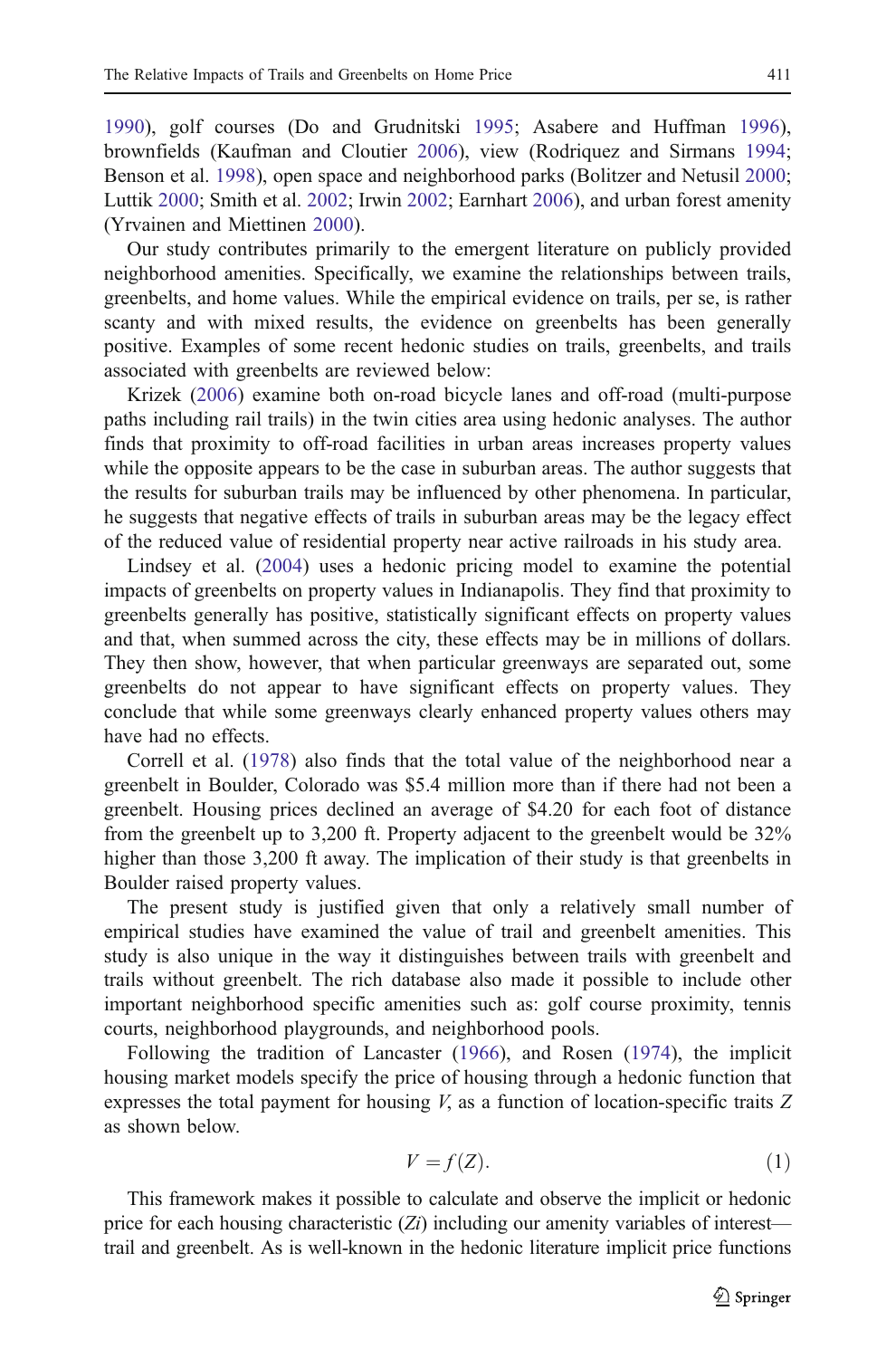<span id="page-4-0"></span>themselves may be increasing, decreasing, or constant, depending on the functional form of  $f(Z)$ . Given that no specific functional form is theoretically preferable over any other, Box–Cox transformation has often been utilized to determine the appropriate functional form.

The Box–Cox procedure, however, does not lend itself to analysis involving a majority of variables that are dichotomous or are dummy variables (Box and Cox [1964\)](#page-10-0). For the purposes of this study, we are adopting the semi-logarithm (or loglinear) functional form because this functional form seems to have prevailed as the most popular in hedonic amenity studies. The rationale of the semi-logarithm specification is that home buyers across the price spectrum are willing to pay roughly similar proportions of house price for access to amenities—roughly consistent with unitary income elasticity of demand for amenities. With a bit of caution, the semi-logarithmic functional form also allows for the more intuitively appealing interpretation of the coefficients of the dummy variables as semielasticities—that is the percent change in the dependent variable (e.g., price) due to a unit change in the independent variable (e.g., trail). Thus Eq. 2, below will be estimated using the log-linear functional form.

Sale price  $=f$  Trail; (Trail x Gbelt); Gbelt; Ngolf; Nplgrd; Ntennis; Npool; Xs;e  $(2)$ 

where:

| Sale price     | Actual sales price of home                                                                                                                                      |
|----------------|-----------------------------------------------------------------------------------------------------------------------------------------------------------------|
| Trail          | Dummy variable denoting the presence of a trail <sup>3</sup> in the neighborhood                                                                                |
| Gbelt          | Dummy variable denoting the presence of a greenbelt <sup>6</sup> in the<br>neighborhood                                                                         |
| (Trail x       | A product variable denoting the presence of both trail and greenbelt                                                                                            |
| Gbelt)         |                                                                                                                                                                 |
| <b>Ngolf</b>   | Dummy variable denoting presence of a golf course                                                                                                               |
| Nplgrd         | dummy variable denoting the presence of a playground                                                                                                            |
| <b>Ntennis</b> | dummy variable denoting the presence of a tennis court                                                                                                          |
| Npool          | dummy variable denoting the presence a neighborhood swimming<br>pool; Xs represent property characteristics and all the control variables<br>defined in Table 1 |
| e              | an error term                                                                                                                                                   |

It is expected that homes in neighborhoods with these amenities will sell at premium prices relative to homes without them, ceteris paribus. The interpretation of such hedonic price premiums, however, can be a tricky issue. In the case of trails, and greenbelts which are not easy to replicate because they are typically publicly funded neighborhood location traits, the interpretation of the hedonic price as a marginal willingness to pay is appropriate. The marginal willingness to pay is also

<sup>5</sup> Existing studies (e.g. Corell et al[.1978\)](#page-10-0) emphasize the importance of proximity by somewhat including distance to the amenity-generating land use as an explanatory variable. However, the MLS database being used here precludes us from using actual distances from trail or greenbelt.

<sup>&</sup>lt;sup>6</sup> While it would be interesting to include characteristics of trails and greenbelts such as: length, urban or rural, usage and so forth, the MLS database used here provides no such information.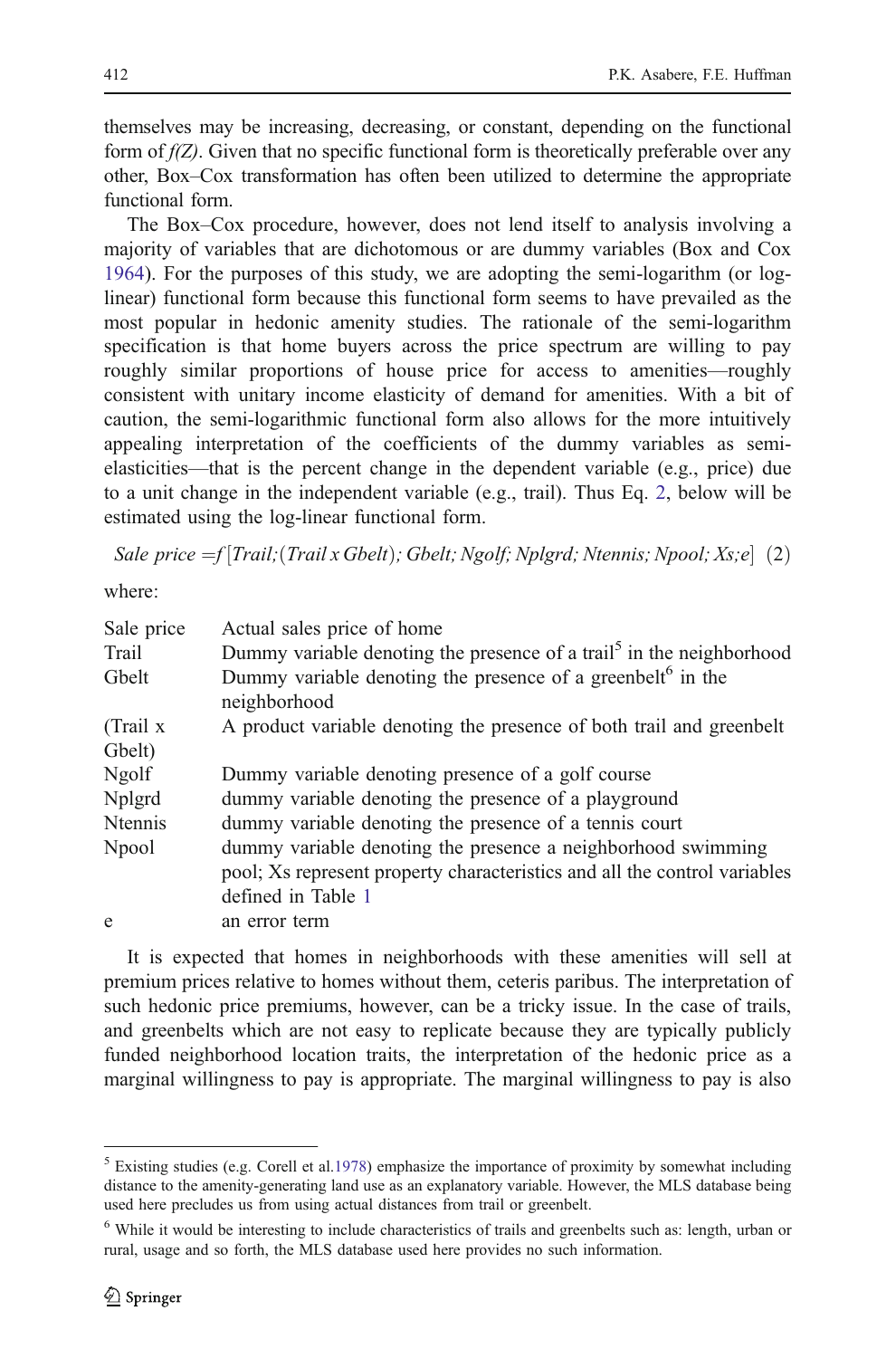appropriate for amenities like: hillside, view, and lake fronts that are hard to replicate due to their relative fixity of supply.

In the case of neighborhood amenities like golf courses, neighborhood playgrounds, tennis courts, and neighborhood pools which are not truly location-specific because such traits are easily replicable, the hedonic price may also reflect their marginal costs. This would suggest that their premiums must also be interpreted as including a cost premium. That is, if a trait like tennis court or neighborhood playground adds less to value than its cost, developers would not build them. On the other hand, if a trait adds more to value than its cost, then developers would benefit from producing it (Asabere [1990](#page-10-0)). The next section describes the data and the estimation results based on our model.

The Data and the Empirical Results

The Office of the Comptroller, State of Texas supplied the database for this study. The database consisted of a population of all sales—over 10,000 sales of residential property occurring from April 2001 to March 2002 in and around Bexar County, Texas. The data contain sales price and pedestrian information on various property characteristics and location-specific amenity factors. The property characteristics include: square feet of the house (LogSQFT), total number of bedrooms and bathrooms (BandB, age (Age), and number of fireplaces (Firenum). Lot specific variables include lot size (BaseA, .5to1A, 1to5A, and 5to14A), $^7$  presence of pool (above ground pool (ABPool), in ground pool (INPool) and spa/hot tub (SPA), corner lot (Corner) and presence in a culdesac (Culdesac). Our data also include a lot related variable potentially important in the San Antonio area, whether or not horses are allowed (Horses). Our location variables consist of location in specific school districts (SD1 to SD49). Our data also include variables for view amenities like city view (CityV), bluff view (BluffV), and country view (CoV) in addition to cul-de-sac and corner locations. Additional sales related variables include: time-of-sale in sequential months (Month), and type of financing-conventional (CONV) versus others.

The amenity variables include: trail (Trail), greenbelt (Gbelt), neighborhood playground (Nplgrd), neighborhood tennis court (Ntennis), neighborhood swimming pool (Npool), and proximity to golf course (Ngolf). We eliminated sales observations due to lack of data or the likelihood that the sale was spurious or contained unreliable information. After the above adjustments, 9,710 sales observations with the variables listed in Table [1](#page-6-0) remain. The specific variables used in our analysis are presented in Table [1](#page-6-0) along with basic descriptive statistics as shown in Table [2](#page-7-0).

The average property was approximately 22 years old at the time of sale, and the mean square footage is 1,848. Almost 9% of the transactions involve homes associated with trails (with a standard deviation of 0.28), while 5% of the

 $<sup>7</sup>$  Log size in continuous acres is unavailable in our data. However, various size categories are listed. Our</sup> analysis uses the size categories as dummy variables in our regression relative to the base size category of less than 0.5 acres.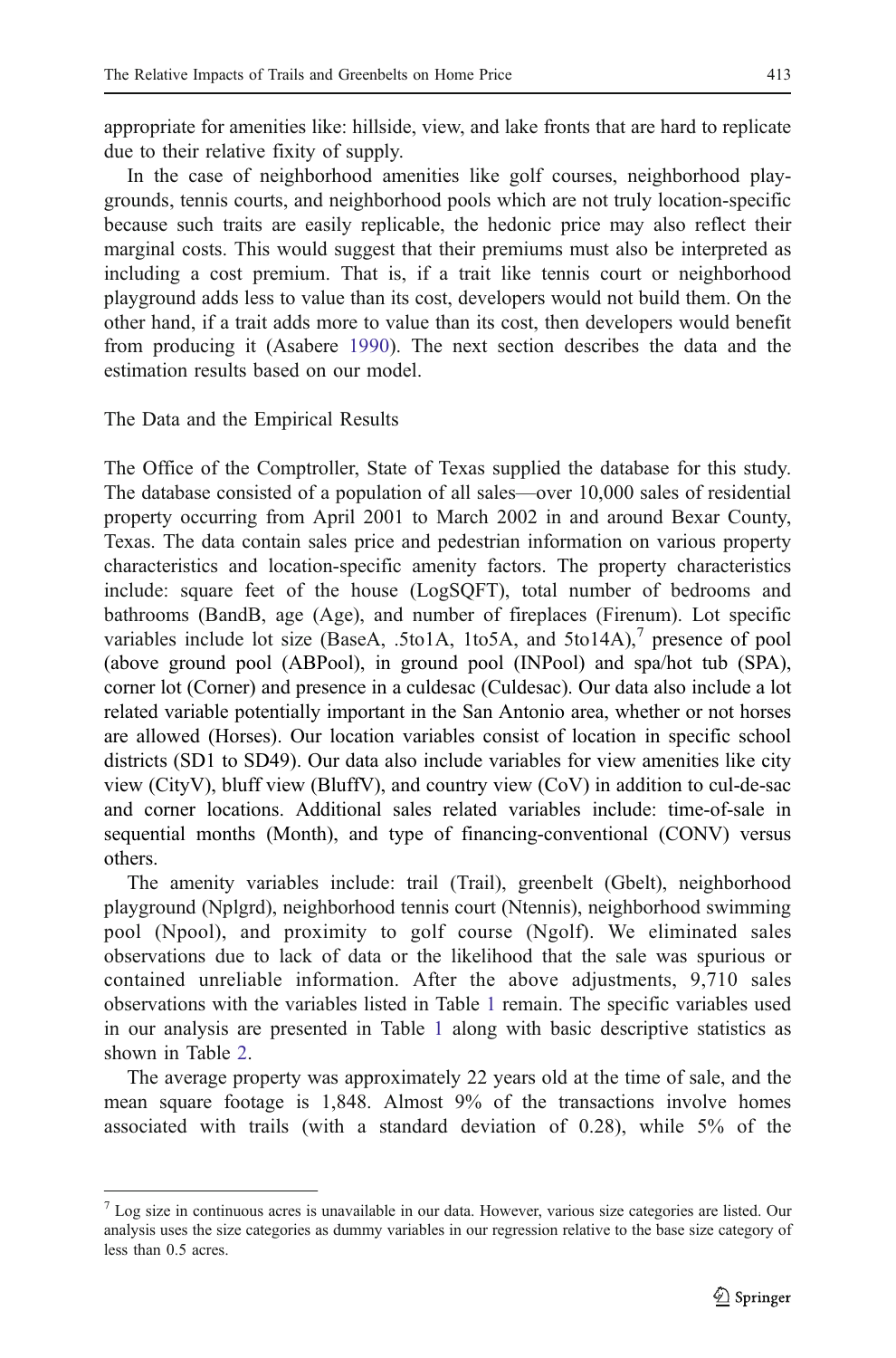<span id="page-6-0"></span>transactions are near or abutting greenbelts (with a standard deviation of 0.23). The percentage of trails with greenbelts or greenway boarder is about 1% of the roughly 10,000 observations (with a standard deviation of 0.019). Neighborhood playgrounds and tennis courts cover 27 and 22% of the transactions; respectively while neighborhood pool and golf course cover 33 and 4% of the transactions, respectively. The empirical analysis based on our database is presented next.

As discussed above, the semi logarithm functional form is adopted for Eq. [2.](#page-4-0) As expected, the semi logarithm form yielded more precise coefficient estimates and smaller prediction errors relative to other forms, in trial runs for our database. The results of our analysis based on the semi logarithm form are shown in Table [3](#page-8-0). The adjusted coefficient of determination (R-squared) for the three equations reported in Table [3](#page-8-0) range from 0.74 to 0.80. The only difference between Eqs. [1](#page-3-0) and [2](#page-4-0) is that Eq. [2](#page-4-0) includes the interaction term for (Trail x Gbelt). In equation 3, all the school district variables representing location are dropped in an attempt to check the robustness of the estimates for our amenity variables of interest. As shown in Model 3, the estimated coefficients for our key variables (Trail, Trail×Gbelt; Gbelt) are reasonably stable or invariant across space. The coefficients of the continuous variables represent semi-elasticities—that is, the percentage change in values due to a unit change in the characteristic. In the case of dummy variables the coefficients represent percentage changes.

| Acronym             | Definition                                                 |
|---------------------|------------------------------------------------------------|
| Sale Price          | Actual sales price of home                                 |
| Conv                | Dummy variable for conventional financing                  |
| BandB               | Total number of bedrooms and bathrooms                     |
| <b>SQFT</b>         | Size of the house in square feet                           |
| Age                 | House age                                                  |
| <b>INPool</b>       | Dummy variable for in-ground pool                          |
| ABPool              | Dummy variable for above ground pool                       |
| <b>SPA</b>          | Dummy variable for presence of spa                         |
| Corner              | Dummy variable for corner location                         |
| Culdesac            | Dummy variable for cul-de-sac location                     |
| Month               | Continuous month of sale variable                          |
| Firenum             | Number of fireplaces                                       |
| <b>BaseA</b>        | Dummy variable for less than 0.5 acres/other               |
| .5t <sub>0</sub> 1A | Dummy variable for 0.5 acre to 1 acre                      |
| 1 <sub>to</sub> 5A  | Dummy variable for 1 to 5 acres                            |
| 5t <sub>0</sub> 14A | Dummy variable for 5 to 14 acres                           |
| BluffV              | Dummy variable for bluff view                              |
| CityV               | Dummy variable for city view                               |
| CoV                 | Dummy variable for country view                            |
| <b>Horses</b>       | Dummy variable denoting if horses are allowed              |
| Trail               | Dummy variable for a home near or abutting a trail         |
| Ghelt               | Dummy variable denoting a greenbelt                        |
| (Trail x Gbelt)     | Product variable denoting trails associated with greenbelt |
| Ngolf               | Dummy variable denoting proximity to a golf course         |
| Nplgrd              | Dummy variable denoting the presence of a playground       |
| <b>Ntennis</b>      | Dummy variable denoting the presence of tennis court       |
| Npool               | Dummy variable denoting neighborhood swimming pool         |
| SD1 to SD 49        | Dummy variables for school districts                       |

| Table 1 |  | Variable definitions |
|---------|--|----------------------|
|         |  |                      |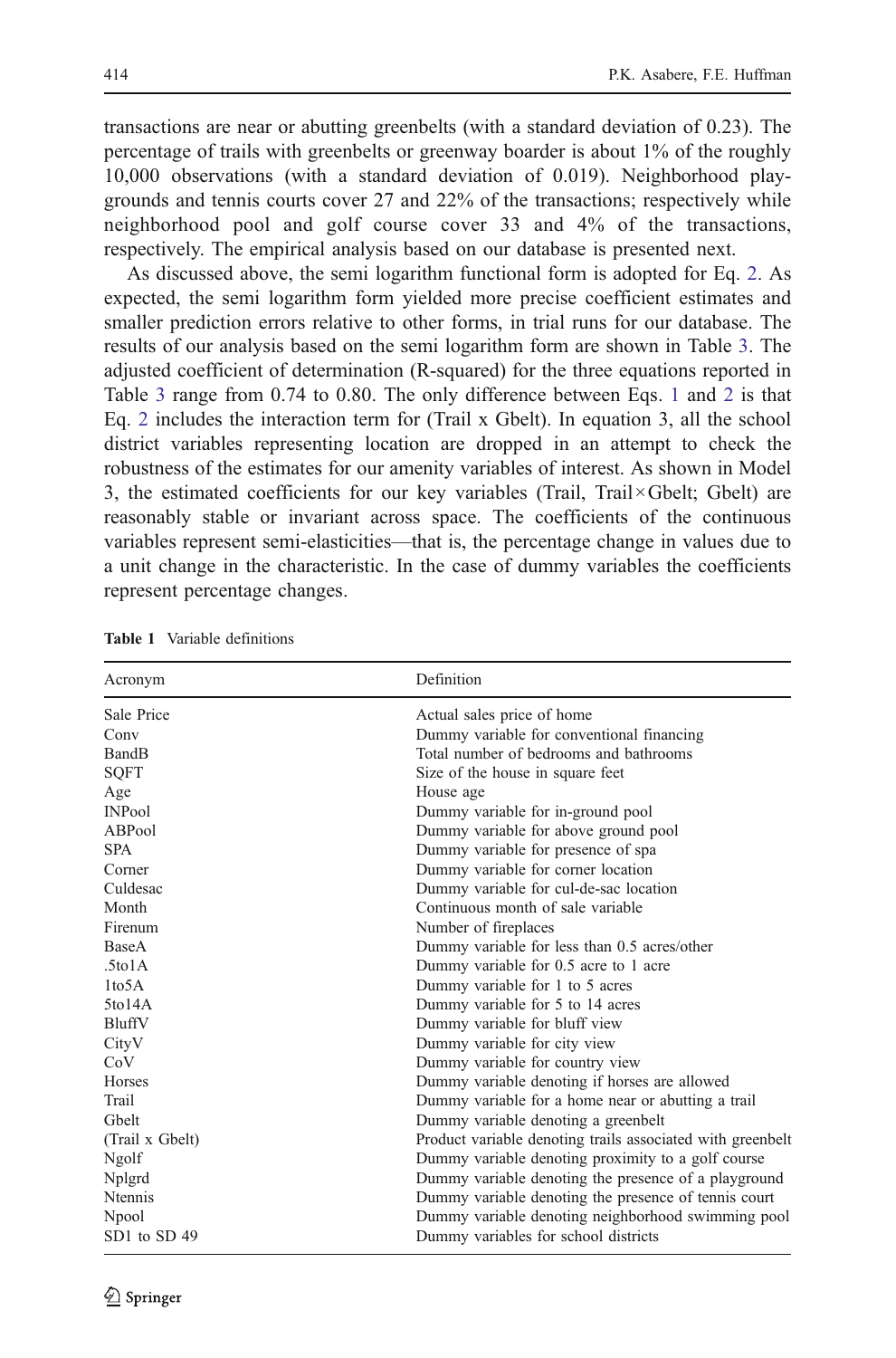| Variable           | N     | Mean    | Std. Deviation | Minimum          | Maximum      |
|--------------------|-------|---------|----------------|------------------|--------------|
| Sale Price         | 9,710 | 117,187 | 78,046         | 12,000           | 1,100,000    |
| Conv               | 9,710 | 0.51    | 0.50           | $\boldsymbol{0}$ | 1            |
| BandD              | 9,710 | 5.42    | 1.18           | $\overline{2}$   | 16           |
| <b>SQFT</b>        | 9,710 | 1848    | 726            | 528              | 8,100        |
| Age                | 9,710 | 21.9    | 17.99          | $\boldsymbol{0}$ | 99           |
| <b>INPool</b>      | 9,710 | 0.08    | 0.237          | $\boldsymbol{0}$ | 1            |
| ABPool             | 9,710 | 0.04    | 0.191          | $\boldsymbol{0}$ | $\mathbf{1}$ |
| <b>SPA</b>         | 9,710 | 0.04    | 0.203          | $\mathbf{0}$     | $\mathbf{1}$ |
| Corner             | 9,710 | 0.11    | 0.319          | $\boldsymbol{0}$ | $\mathbf{1}$ |
| Culdesac           | 9,710 | 0.16    | 0.366          | $\boldsymbol{0}$ | $\mathbf{1}$ |
| Month              | 9,710 | 4.99    | 3.444          | $\overline{0}$   | 11           |
| Firenum            | 9,710 | 0.70    | 0.549          | $\boldsymbol{0}$ | 3            |
| BaseA              | 9,710 | 0.94    | 0.210          | $\boldsymbol{0}$ | $\mathbf{1}$ |
| .5to1A             | 9,710 | 0.03    | 0.164          | $\boldsymbol{0}$ | $\mathbf{1}$ |
| 1to <sub>5</sub> A | 9,710 | 0.02    | 0.128          | $\mathbf{0}$     | $\mathbf{1}$ |
| 5to14A             | 9,710 | 0.01    | 0.042          | $\boldsymbol{0}$ | $\mathbf{1}$ |
| BluffV             | 9,710 | 0.01    | 0.094          | $\boldsymbol{0}$ | $\mathbf{1}$ |
| CityV              | 9,710 | 0.02    | 0.145          | $\mathbf{0}$     | $\mathbf{1}$ |
| CoV                | 9,710 | 0.02    | 0.137          | $\boldsymbol{0}$ | $\mathbf{1}$ |
| Horses             | 9,704 | 0.01    | 0.074          | $\mathbf{0}$     | $\mathbf{1}$ |
| Trail              | 9,710 | 0.09    | 0.280          | $\boldsymbol{0}$ | $\mathbf{1}$ |
| Gbelt              | 9,710 | 0.05    | 0.225          | $\boldsymbol{0}$ | $\mathbf{1}$ |
| (TrailxGbelt)      | 9,710 | 0.01    | 0.089          | $\overline{0}$   | $\mathbf{1}$ |
| Ngolf              | 9,710 | 0.04    | 0.191          | $\boldsymbol{0}$ | $\mathbf{1}$ |
| Nplgrd             | 9,710 | 0.27    | 0.446          | $\boldsymbol{0}$ | 1            |
| Ntennis            | 9,710 | 0.22    | 0.410          | $\mathbf{0}$     | $\mathbf{1}$ |
| Npool              | 9,710 | 0.33    | 0.469          | $\boldsymbol{0}$ | $\mathbf{1}$ |
| SD <sub>1</sub>    | 9,710 | 0.03    | 0.168          | $\mathbf{0}$     | $\mathbf{1}$ |
| SD <sub>4</sub>    | 9,710 | 0.01    | 0.113          | $\boldsymbol{0}$ | $\mathbf{1}$ |
| SD8                | 9,710 | < 0.01  | 0.014          | $\mathbf{0}$     | $\mathbf{1}$ |
| SD <sub>9</sub>    | 9,710 | 0.01    | 0.082          | $\boldsymbol{0}$ | $\mathbf{1}$ |
| SD10               | 9,710 | < 0.01  | 0.010          | $\mathbf{0}$     | $\mathbf{1}$ |
| SD <sub>12</sub>   | 9,710 | 0.01    | 0.096          | $\boldsymbol{0}$ | $\mathbf{1}$ |
| SD <sub>13</sub>   | 9,710 | 0.01    | 0.079          | $\boldsymbol{0}$ | $\mathbf{1}$ |
| SD17               | 9,710 | 0.01    | 0.107          | $\overline{0}$   | $\mathbf{1}$ |
| SD <sub>20</sub>   | 9,710 | 0.08    | 0.273          | $\boldsymbol{0}$ | $\mathbf{1}$ |
| SD26               | 9,710 | < 0.01  | 0.014          | $\boldsymbol{0}$ | 1            |
| SD27               | 9,710 | 0.01    | 0.023          | $\boldsymbol{0}$ | $\mathbf{1}$ |
| SD29               | 9,710 | < 0.01  | 0.014          | $\boldsymbol{0}$ | $\mathbf{1}$ |
| SD32               | 9,710 | < 0.01  | 0.018          | $\boldsymbol{0}$ | $\mathbf{1}$ |
| SD34               | 9,710 | 0.36    | 0.479          | $\mathbf{0}$     | $\mathbf{1}$ |
| SD35               | 9,710 | 0.35    | 0.478          | $\boldsymbol{0}$ | 1            |
| SD40               |       |         |                | $\boldsymbol{0}$ | $\mathbf{1}$ |
|                    | 9,710 | 0.08    | 0.276          | $\mathbf{0}$     | $\mathbf{1}$ |
| SD41               | 9,710 | 0.01    | 0.114          |                  |              |
| SD42               | 9,710 | 0.01    | 0.108          | $\boldsymbol{0}$ | $\mathbf{1}$ |
| <b>SD44</b>        | 9,710 | < 0.01  | 0.014          | $\boldsymbol{0}$ | $\mathbf{1}$ |
| SD46               | 9,710 | 0.01    | 0.076          | $\mathbf{0}$     | $\mathbf{1}$ |
| SD47               | 9,710 | < 0.01  | 0.038          | $\boldsymbol{0}$ | $\mathbf{1}$ |
| SD48               | 9,710 | < 0.01  | 0.037          | $\boldsymbol{0}$ | $\mathbf{1}$ |
| SD49               | 9,710 | 0.01    | 0.115          | $\mathbf{0}$     | $\mathbf{1}$ |

<span id="page-7-0"></span>Table 2 Summary statistics for relevant variables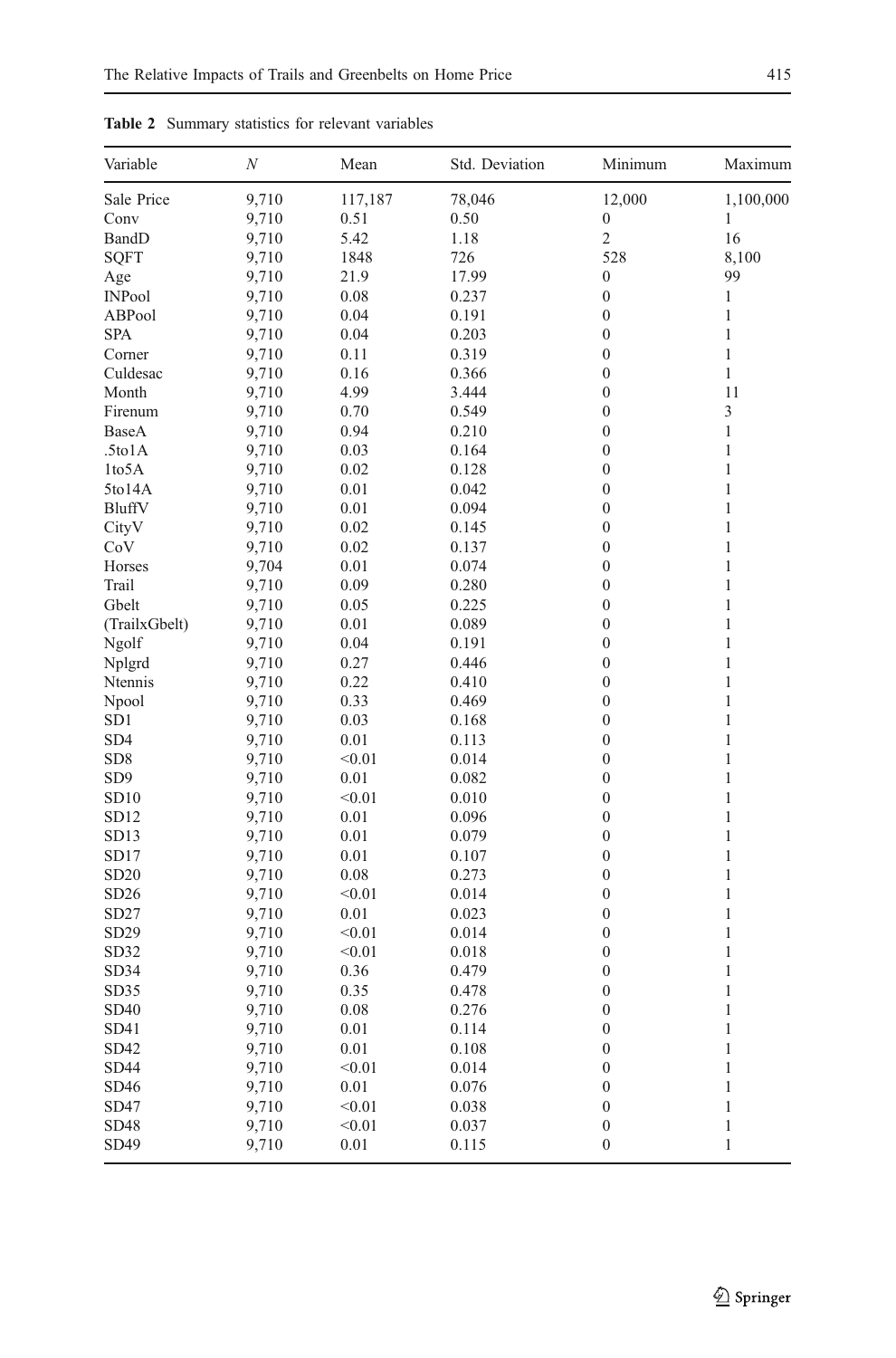| Variable        | Model 1      |                    | Model 2             |                    | Model 3                  |                          |
|-----------------|--------------|--------------------|---------------------|--------------------|--------------------------|--------------------------|
|                 | $\beta$      | t value            | $\beta$             | t value            | $\beta$                  | t value                  |
| Conv            | 0.053        | 10.5 <sup>a</sup>  | 0.053               | 10.5 <sup>a</sup>  | 0.090                    | 16.1 <sup>a</sup>        |
| BandB           | 0.041        | $12.9^{\rm a}$     | 0.041               | $12.8^{\rm a}$     | 0.031                    | $8.5^{\mathrm{a}}$       |
| LogSQFT         | 0.791        | 70.9 <sup>a</sup>  | 0.791               | 70.8 <sup>a</sup>  | 0.891                    | $72.0^{\rm a}$           |
| Age             | $-0.003$     | $-13.0^{\rm a}$    | $-0.003$            | $-13.0^{\rm a}$    | 0.000                    | $-0.4$                   |
| INPool          | 0.092        | $8.5^{\mathrm{a}}$ | 0.016               | $2.2^{b}$          | 0.079                    | 6.4 <sup>a</sup>         |
| ABPool          | 0.063        | 5.1 <sup>a</sup>   | 0.063               | 5.1 <sup>a</sup>   | 0.056                    | 4.0 <sup>a</sup>         |
| SPA             | 0.057        | 4.6 <sup>a</sup>   | 0.057               | 4.6 <sup>a</sup>   | 0.051                    | 3.6 <sup>a</sup>         |
| Corner          | 0.008        | 1.1                | 0.008               | 1.1                | 0.006                    | 0.7                      |
| Culdesac        | 0.012        | 1.8 <sup>b</sup>   | 0.012               | 1.8 <sup>b</sup>   | 0.006                    | 0.8                      |
| Month           | 0.002        | $2.4^{\rm b}$      | 0.002               | $2.4^{\rm b}$      | 0.001                    | 1.4                      |
| Firenum         | 0.076        | $15.4^{\rm a}$     | 0.076               | $15.4^{\rm a}$     | 0.093                    | 16.7 <sup>a</sup>        |
| .5to1A          | 0.195        | $12.4^{\rm a}$     | 0.194               | $12.3^{\rm a}$     | 0.186                    | $11.1^{\rm a}$           |
| 1to5A           | 0.281        | 12.9 <sup>a</sup>  | 0.281               | 12.9 <sup>a</sup>  | 0.263                    | $11.4^a$                 |
| 5to14A          | 0.306        | $4.7^{\rm a}$      | 0.307               | 4.8 <sup>a</sup>   | 0.303                    | $4.1^{\rm a}$            |
| BluffV          | 0.084        | 3.3 <sup>a</sup>   | 0.084               | 3.3 <sup>a</sup>   | 0.095                    | 3.3 <sup>a</sup>         |
| CityV           | 0.051        | $3.2^{\mathrm{a}}$ | 0.051               | $3.2^{\mathrm{a}}$ | 0.037                    | 2.0 <sup>b</sup>         |
| CoV             | 0.066        | $3.5^{\mathrm{a}}$ | 0.066               | $3.5^{\mathrm{a}}$ | 0.069                    | 3.3 <sup>a</sup>         |
|                 |              | 1.3                |                     | 1.3                |                          | 0.7                      |
| Horses          | 0.050        | $2.3^{\rm b}$      | 0.050               | 1.8 <sup>b</sup>   | 0.032                    | $1.8^{\rm b}$            |
| Trail           | 0.022        | 4.3 <sup>a</sup>   | 0.017               | $3.4^{a}$          | 0.019                    | $2.5^{\mathrm{a}}$       |
| Gbelt           | 0.045        |                    | 0.039               |                    | 0.032                    |                          |
| (TrailxGbelt)   |              |                    | 0.048               | 1.6 <sup>c</sup>   | 0.058                    | 1.7 <sup>c</sup>         |
| Ngolf           | 0.083        | 6.3 <sup>a</sup>   | 0.083               | 6.3 <sup>a</sup>   | 0.073                    | 5.1 <sup>a</sup>         |
| Nplgrd          | 0.027        | 4.2 <sup>a</sup>   | 0.027               | $4.2^{\mathrm{a}}$ | 0.027                    | $3.7^{a}$                |
| Ntennis         | 0.020        | $2.4^{\mathrm{a}}$ | 0.020               | $2.5^{\mathrm{a}}$ | 0.000                    | 0.0                      |
| Npool           | 0.016        | $2.2^{\rm b}$      | 0.016               | $2.2^{\rm b}$      | 0.024                    | 3.0 <sup>a</sup>         |
| SD <sub>1</sub> | 0.659        | $42.2^{\rm a}$     | 0.659               | $42.2^{\rm a}$     | $\overline{\phantom{0}}$ | -                        |
| SD4             | 0.144        | $6.5^{\mathrm{a}}$ | 0.145               | $6.5^{\mathrm{a}}$ |                          | $\overline{\phantom{0}}$ |
| SD <sub>8</sub> | $-0.277$     | $-1.7^{\circ}$     | $-0.277$            | $-1.7^{\circ}$     | $\overline{\phantom{0}}$ | $\overline{\phantom{0}}$ |
| SD <sub>9</sub> | $-0.068$     | $-2.1^{\rm b}$     | $-0.067$            | $-2.1^{\rm b}$     |                          |                          |
| SD10            | $-0.074$     | $-0.32$            | $-0.074$            | $-0.3$             |                          |                          |
| SD12            | $-0.123$     | $-4.9^{\rm a}$     | $-0.123$            | $-4.9a$            |                          | $\overline{\phantom{0}}$ |
| SD13            | $-0.205$     | $-6.8a$            | $-0.205$            | $-6.8^{\rm a}$     |                          | $\overline{\phantom{0}}$ |
| SD17            | $-0.082$     | $-3.6^{\rm a}$     | $-0.082$            | $-3.6^{\circ}$     |                          |                          |
| SD20            | $-0.180$     | $-19.8^{\rm a}$    | $-0.183$            | $-19.8^{\rm a}$    |                          |                          |
| SD26            | $-0.126$     | $-0.8$             | $-0.123$            | $-0.8$             | $\overline{\phantom{0}}$ | $\overline{\phantom{0}}$ |
| SD27            | $-0.141$     | $-1.3$             | $-0.141$            | $-1.3$             |                          |                          |
| SD29            | $-0.192$     | $-1.2$             | $-0.193$            | $-1.2$             |                          |                          |
| SD32            | $-0.292$     | $-2.2^b$           | $-0.292$            | $-2.2^{\rm b}$     |                          | $\overline{\phantom{0}}$ |
| SD35            | $-0.065$     | $-11.4^{\rm a}$    | $-0.065$            | $-11.4^{\rm a}$    |                          | $\overline{a}$           |
| SD40            | $-0.059$     | $-5.3^{\rm a}$     | $-0.059$            | $-5.3^{\rm a}$     |                          |                          |
| SD41            | $-0.002$     | $-0.1$             | $-0.002$            | $-0.1$             |                          | $\overline{\phantom{0}}$ |
| SD42            | $-0.011$     | $-0.5$             | $-0.010$            | $-0.5$             |                          | $\overline{\phantom{0}}$ |
| SD44            | 0.072        | $-0.4$             | 0.074               | $-0.5$             |                          |                          |
| SD46            | $-0.170$     | $-5.5^{\rm a}$     | $-0.170$            | $-5.5^{\rm a}$     |                          | $\overline{\phantom{0}}$ |
| SD47            | $-0.277$     | $-4.5^{\rm a}$     | $-0.277$            | $-4.5^{\rm a}$     |                          |                          |
| SD48            | $-0.258$     | $-4.1^{\rm a}$     | $-0.258$            | $-4.1^{\rm a}$     | $\overline{\phantom{0}}$ | $\overline{\phantom{0}}$ |
| SD49            | $-0.230$     | $-11.2^{\rm a}$    | $-0.230$            | $-11.2^a$          |                          |                          |
|                 | 5.364        | $73.6^a$           | 5.363               | $73.6^{\rm a}$     | 4.561                    | $57.3^{\rm a}$           |
| Const           |              |                    |                     |                    |                          |                          |
| Adj $R^2$       | 0.80         |                    | 0.80                |                    | 0.74                     |                          |
| F Stat          | $827.14^{a}$ |                    | 809.73 <sup>a</sup> |                    | $1087.35^{a}$            |                          |
| df              | 46           |                    | 47                  |                    | 25                       |                          |
| N               | 9,710        |                    | 9,710               |                    | 9,710                    |                          |

<span id="page-8-0"></span>Table 3 The regression results dependent variable is Ln (sale price)

<sup>a</sup> Significant at the 99% level of confidence

<sup>b</sup> Significant at the 95% level of confidence

<sup>c</sup> Significant at the 90% level of confidence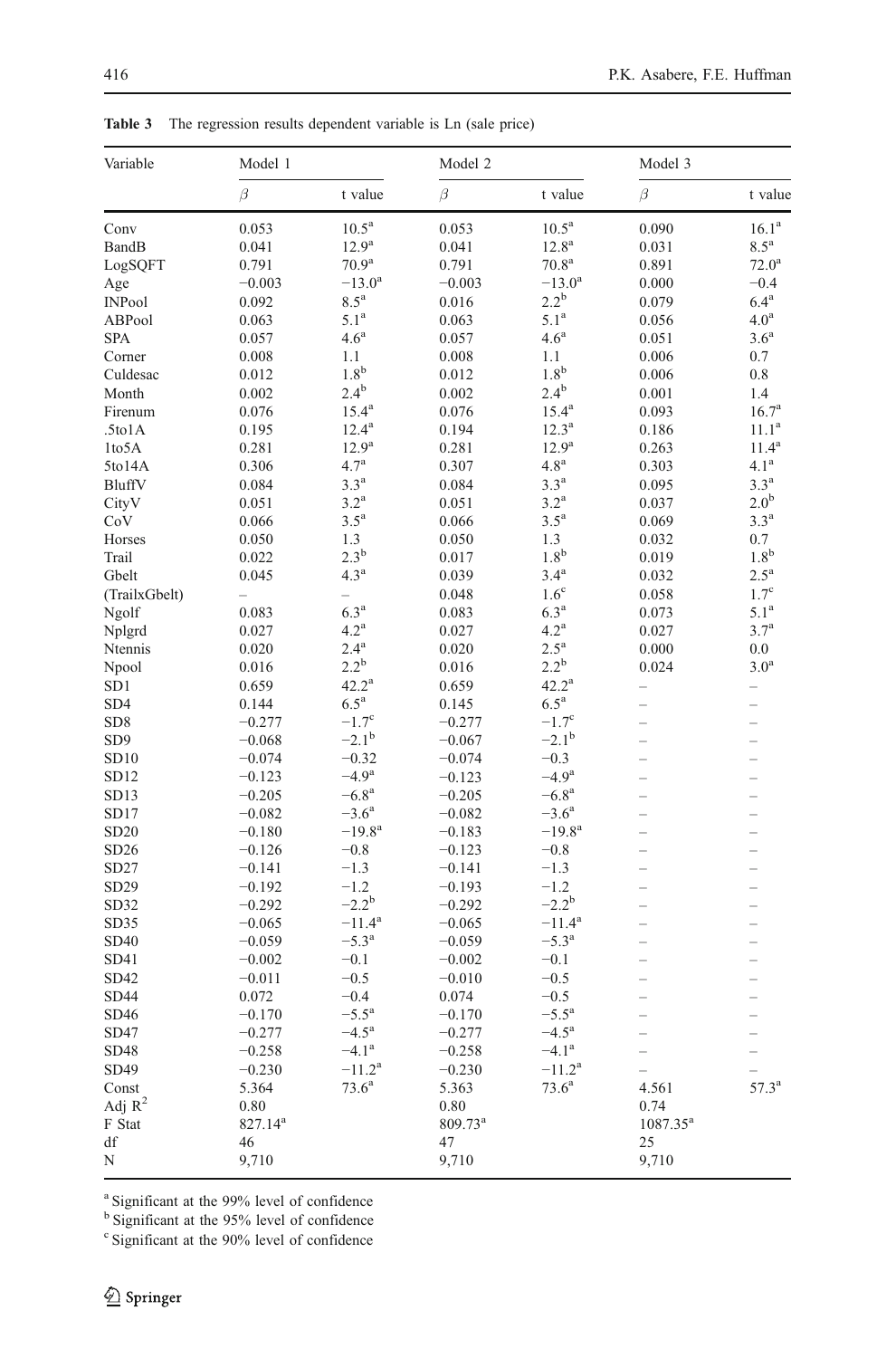We focus our discussion of the study results on our preferred Model 2 with the interaction term and with no omitted variables. As it is well-known hedonic studies of this type are found to be plagued with the usual economic problems of multicolinearity, heteroscedasticity, and omitted variables (see for example: Black [1999;](#page-10-0) Bogart and Cromwell [2000](#page-10-0)). Analysis of VIFs (not reported here) showed that all VIFs are below 3.2 thus indicating that Model 2 has no serious problems of multicolinearity inferring that both the standard errors and the hedonic coefficients of the traits are not biased. A visual analysis of the standardized residual plots reveals that the residuals are scattered around zero and are of the required spherical shape. Thus we find no evidence of heteroscedasticity (Kennedy [1992\)](#page-11-0) and/or omitted variables.

The amenity variables projected interesting results. Based on our preferred Model 2, the estimated coefficients on the key variables (Trail), (Trail x Gbelt), and Gbelt are all significantly positive at the 90% level of confidence (at least). The magnitudes of the coefficient for Trail, (Trail x Gbelt), and Gbelt are 0.017, 0.048, and 0.039, respectively. These imply percentage positive impacts of roughly 2% for trail, 5% for trails with greenbelt or greenway, and 4% for greenbelt.

All the other amenity variables Ngolf, Nplgrd, Ntennis, Npool, BluffV, CityV, CoV, and Culdesac behave as to be expected. Their estimated coefficients are all significantly positive at conventional levels. Based on their transformed coefficients the percentage positive impacts associated with Ngolf, Nplgrd, Ntennis, and Npool, are 8.7, 2.7, 2.0, and 1.6%, respectively. The corresponding figures for BluffV, CityV, CoV, and Culdesac, are 8.8, 5.2, 6.8, and 1.2%, respectively.

The magnitudes of all the amenity variables are indeed believable and are comparable to the findings of existing studies. For example, Kimmel [\(1985](#page-11-0)) found in her study in Dayton, that proximity to a park and arboretum accounted for 5% of the average residential sales price. Earnhart ([2006\)](#page-11-0) found that preserved open space adds 5% to house value. Bolitzer and Netusil ([2000\)](#page-10-0) found that location within 1500 feet of green space increases the selling price of a house by 1.43%. As reported in absolute dollars, Correll et al. [\(1978](#page-10-0)) found that property values near greenbelt in Boulder, Colorado declined an average of \$4.20 for each foot of distance from greenbelt up to 3200 feet. Nelson [\(1986](#page-11-0)) found that urban land to greenbelt in Salem, Oregon was worth approximately \$1,200 per acre than urban land 1000 feet away from greenbelt. Based on the mean sales price of \$117,187 (for our data), the presence of a trail for our study area would add roughly \$2,350 to value. The corresponding figures for greenbelt and trail with greenbelt would be roughly \$5,900, and \$4,700, respectively.

The estimated coefficients of the following control variables: LogSQFT; BandB; AGE; INPool; ABPool; SPA; Month; Firenum; .5TO1A; 1TO5A; 5TO14A; and Conv, are all significant at conventional levels with expected signs and magnitudes that are believable. However, the control variables Corner and Horses are insignificant at conventional levels. Several of the school districts are significant with various signs (SD1, SD4, SD8, SD9, SD12, SD13, SD17, SD20, SD32, SD35, SD40, SD44–SD48) relative to one omitted district (SD34). These results imply that school districts matter in our study area and thus school districts are good proxy location in the absence of distance to CBD. Insignificant school districts are SD10, SD26, SD27, SD29, SD41, SD42, and SD44. Section V, below presents the summary and conclusions of this study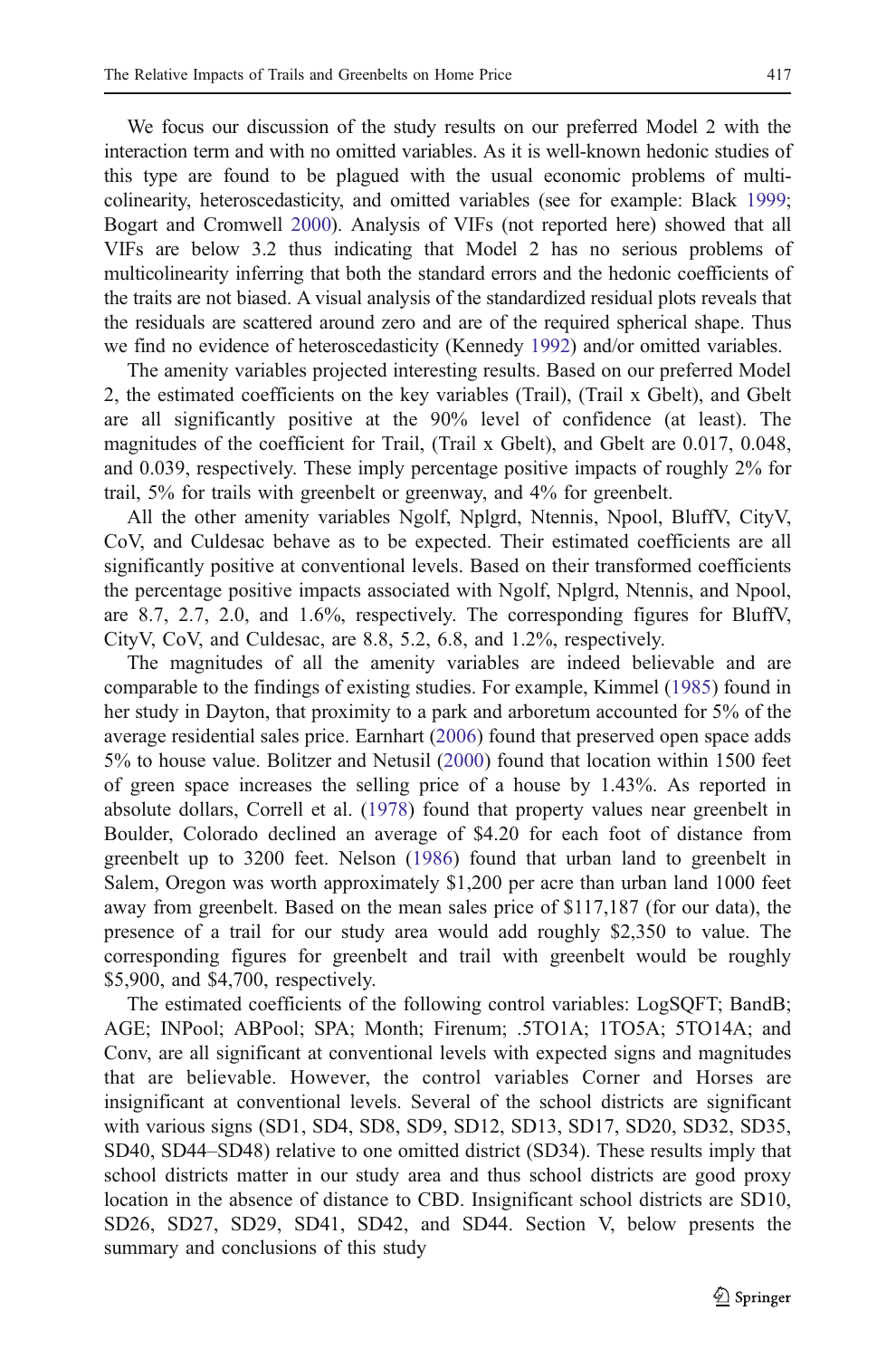#### <span id="page-10-0"></span>Summary and Conclusions

The primary objective of this study is to measure the relative impacts of trails (Trail), greenbelts (Gbelt), and trails with greenbelts (Trail×Gbelt) on home values. The estimated coefficients of Trail, Gbelt, and (Trail×Gbelt) are all significantly positive at conventional levels. Based on Model 2 (Table [3](#page-8-0)), the percent impacts of Trail, Gbelt, (Trail×Gbelt), when transformed would be approximately 2, 4, and  $5\%$ , respectively for our study area. As discussed above these magnitudes are believable and indeed comparable to the findings of Earnhart [\(2006\)](#page-11-0), Bolitzer and Netusil (2000), Kimmel [\(1985\)](#page-11-0), Nelson [\(1986\)](#page-11-0), Correll et al. (1978), and several other amenity studies.

The implication of this study is that while trails, and greenbelts, per se, add to home value, the value of the home would be further enhanced when greenbelts are used to buffer trails thus creating greenways. This study has obvious implications trails and greenbelt development. The other neighborhood amenity variables included in our study also projected results that are consistent with the literature. The estimated coefficient of proximity to a golf course (Ngolf) is 0.083 and is significantly different from zero at the 99% level of confidence. This implies a percent positive impact of roughly 9% on home values. The variables for neighborhood playground (Nplgrd), tennis court (Ntennis), and neighborhood pool (Npool) are all significant at the 95% level of confidence (at least). The variables: Nplgrd, Ntennis, and Npool would add roughly 3, 2, and 2% to value, respectively. Obviously, accurate estimates of the value home buyers place on the amenities these types of public goods provide is critical for public and private decision making about their provision and funding.

Acknowledgements The authors would like to offer special thanks to Tim Wooten, Property Tax Division, Office of the Comptroller, State of Texas, for data access. All usual caveats apply.

### References

- Asabere, P. K. (1990). The value of a Neighborhood Street with reference to the Cul-de-sac. Journal of Real Estate Finance and Economics, 3, 185–193.
- Asabere, P. K., & Huffman, F. E. (1996). Negative and positive impacts of golf course proximity on home prices. Appraisal Journal, LXIV(4), 351–355.
- Benson, E. D., Hansen, J. L., Schwartz, A. J., & Smersh, G. T. (1998). Pricing residential amenities: the value of view. Journal of Real Estate Finance and Economics, 16(1), 55–73.
- Black, S. E. (1999). Do better schools matter? Parental valuation of elementary education. Quarterly Journal of Economics, 111, 577–599.
- Bogart, W. T., & Cromwell, B. A. (2000). How much is a neighborhood school worth? Journal of Urban Economics, 47, 280–305.
- Bolitzer, B., & Netusil, N. R. (2000). The impact of open space on property values in Portland. The Journal of Environmental Management, 59(3), 185–193.
- Box, G., & Cox, D. (1964). An analysis of transformations. Journal of American Statistical Association, Series B, 26, 211–243.
- Brasington, D. M. (1999). Which measure of school quality does the housing market value? Journal of Real Estate Research, 18(3), 395–413.
- Correll, M. R., Lillydahl J. H., & Singell, L. D. (1978). The effects of greenbelts on residential property values: some findings on the political economy of open space. Land Economics, 54(2), 207–218.